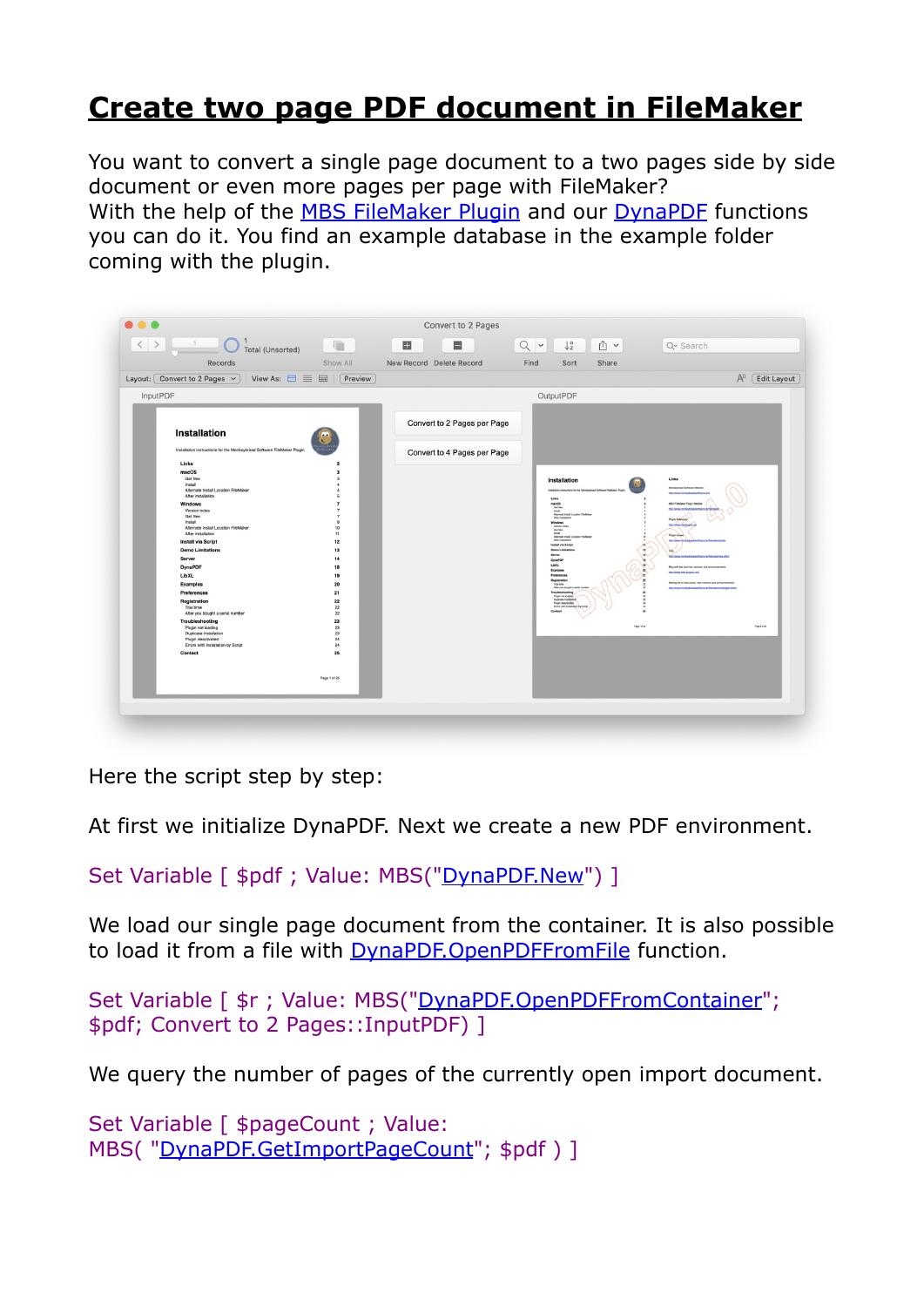If the document include pages we query the size of the first page of the import document. The media box defines the paper size:

Set Variable [ \$bounds ; Value: MBS("[DynaPDF.GetImportPageBounds](http://www.mbsplugins.eu/DynaPDFGetImportPageBounds.shtml)"; \$pdf; 1; "MediaBox") ]

The function [DynaPDF.GetImportPageBounds](http://www.mbsplugins.eu/DynaPDFGetImportPageBounds.shtml) return a list with the left, top, right and bottom values of the page rectangle. The list e.g. looks like this: 0.000000 841.000000 59.000000 0.000000 We must delete all "," from the list and replace after that the "." with "," because some countries have an other numerical presentation. Some countries, write a half in decimal as 0,5 and other countries as 0.5. Because of this we need sometimes the substitution. Afterwards the list look like this: 0,000000 841,000000 59,000000 0,000000

Set Variable [ \$bounds ; Value: Substitute(Substitute(\$bounds; ","; ""); "."; ",") ]

Then we save each item of the list in a separate variable and determine height and width of the page.

Set Variable [ \$boundsLeft ; Value: GetAsNumber(MiddleValues  $($  \$bounds ; 1 ; 1  $)$  ] Set Variable [ \$boundsTop ; Value: GetAsNumber(MiddleValues ( \$bounds ; 2 ; 1 )) ] Set Variable [ \$boundsRight ; Value: GetAsNumber(MiddleValues ( \$bounds ; 3 ; 1 )) ] Set Variable [ \$boundsBottom ; Value: GetAsNumber(MiddleValues ( \$bounds ; 4 ; 1 )) ] Set Variable [  $\frac{1}{2}w$  ; Value: Abs( $\frac{1}{2}b$ oundsRight -  $\frac{1}{2}b$ oundsLeft) ] Set Variable [ \$h ; Value: Abs(\$boundsBottom - \$boundsTop) ]

Alternatively you can use [Math.TextToNumber,](http://www.mbsplugins.eu/MathTextToNumber.shtml) which always uses English format and not localized format.

After it we import each page as templates in a loop to place them on the new pages together.

In that loop we take a look whether the actual imported page has an even or an uneven page number. We test int using the modulo operation. The modulo of a number is the remainder of a devision with this number.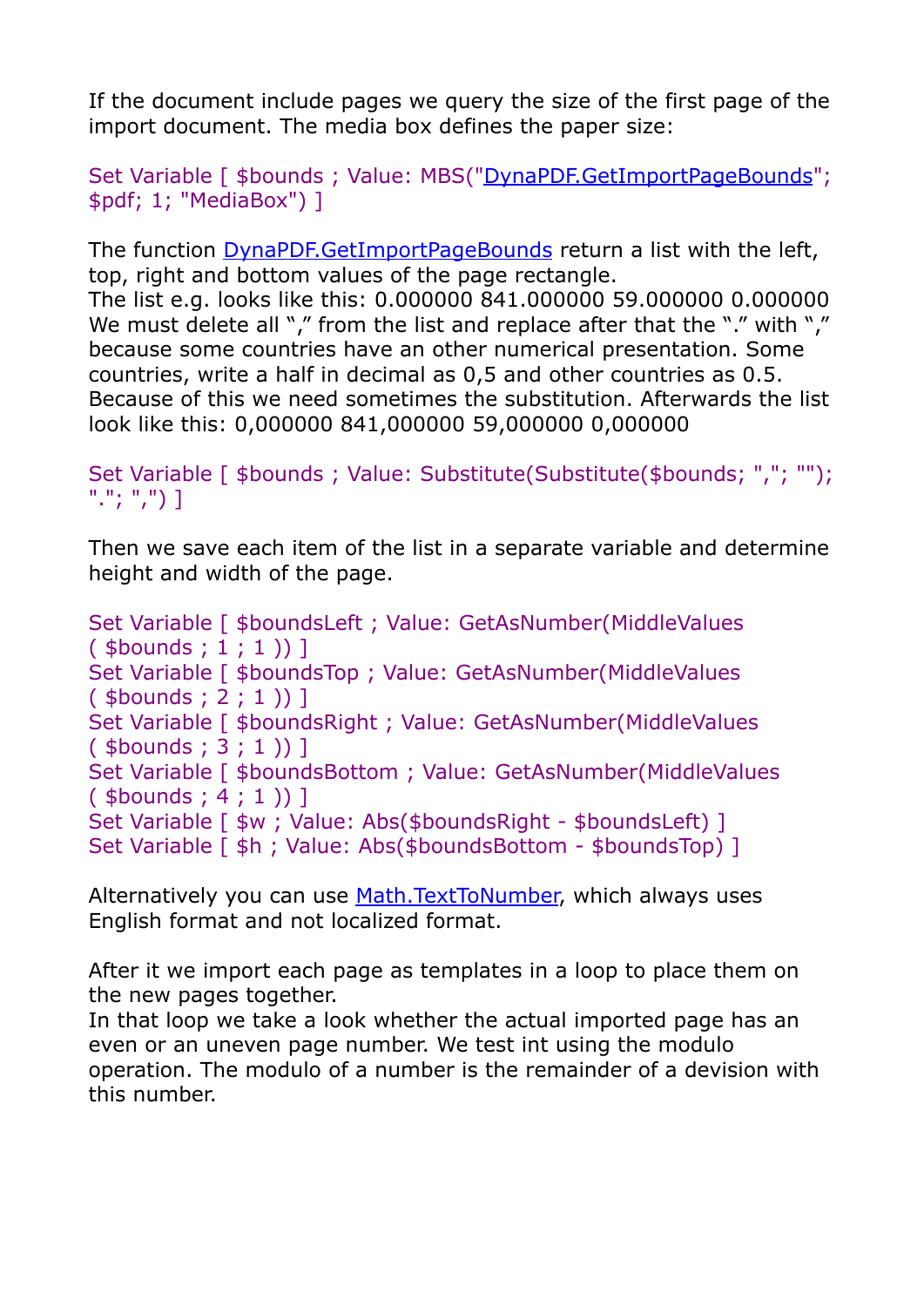e.g

## $5:3 = 1$  reminder 2

So the result of Mod(5; 3) would be 2.

We loop over the pages and count up. If we are on an uneven page number, we know that it is the first page we want insert on a new page. So we may need to end the existing page and append a new page to the document. Then we set the width and height of the new page. The value in our example is twice as large as the original page format, because we want to place one page left and one page right. The height of a page in this case is still the same. You can modified this example on the positions e.g. for four pages on one side. In this case you would calculate the modulo of 4 and if you get 1 as result, you would start a new page. Now you may want to place the following three pages on right and bottom parts. Of course you would double the page height to make room available.



After the determination of the page size, we position the page on the new side. To do this, we enter the rectangle of the page with the values left, top, right and bottom in the function [DynaPDF.PlaceTemplateEx](http://www.mbsplugins.eu/DynaPDFPlaceTemplateEx.shtml). That call we must do separately for the left and the right page, because they have different positions on the side.